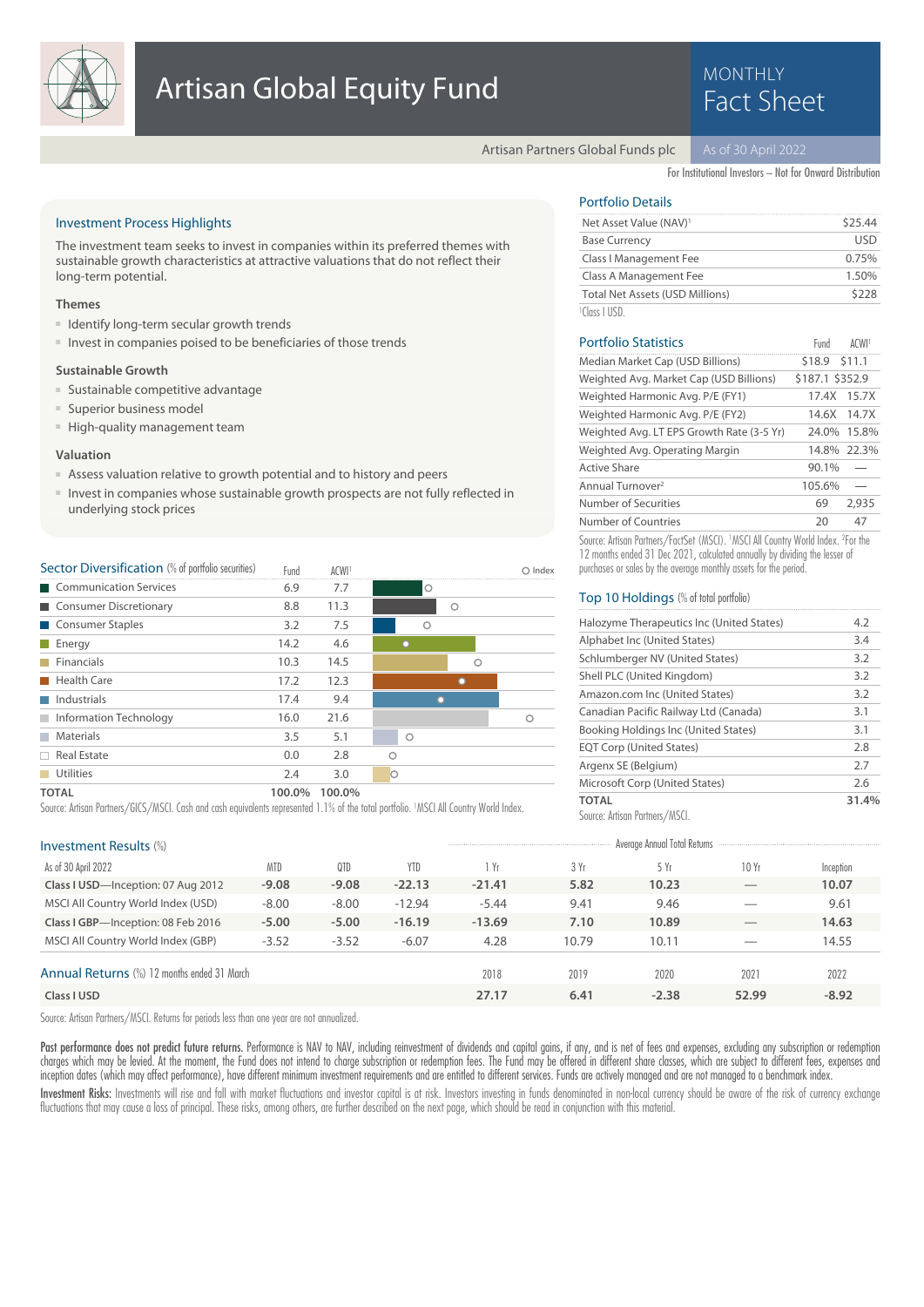## Artisan Global Equity Fund

#### Region/Country Allocation (% of portfolio securities)

| <b>REGION</b>           | Fund   | ACWI <sup>1</sup> |
|-------------------------|--------|-------------------|
| <b>AMERICAS</b>         | 56.5   | 63.9              |
| <b>United States</b>    | 50.0   | 60.7              |
| Canada                  | 6.5    | 3.2               |
| <b>EUROPE</b>           | 34.3   | 16.0              |
| <b>United Kingdom</b>   | 6.7    | 3.9               |
| Germany                 | 5.3    | 2.0               |
| Belgium                 | 4.6    | 0.2               |
| France                  | 2.9    | 2.8               |
| Sweden                  | 2.7    | 0.9               |
| Denmark                 | 2.4    | 0.7               |
| Netherlands             | 1.9    | 1.0               |
| Luxembourg              | 1.8    |                   |
| Spain                   | 1.6    | 0.6               |
| Italy                   | 1.6    | 0.6               |
| Switzerland             | 1.4    | 2.6               |
| Norway                  | 0.9    | 0.2               |
| Finland                 | 0.4    | 0.2               |
| <b>EMERGING MARKETS</b> | 5.7    | 11.3              |
| China                   | 3.4    | 3.5               |
| India                   | 1.5    | 1.5               |
| <b>Brazil</b>           | 0.7    | 0.6               |
| Russia                  | 0.0    |                   |
| <b>PACIFIC BASIN</b>    | 3.5    | 8.6               |
| Japan                   | 3.5    | 5.4               |
| <b>MIDDLE EAST</b>      |        | 0.2               |
| <b>TOTAL</b>            | 100.0% | 100.0%            |

Source: Artisan Partners/MSCI. <sup>1</sup>MSCI All Country World Index. Countries held in the index, but not held in the portfolio, are not listed.

#### Identifiers

| Class/Currency | ISIN         | SEDOL          | Minimum Investment |
|----------------|--------------|----------------|--------------------|
| Class I USD    | IE00B43OZT63 | <b>B43OZT6</b> | \$500,000          |
| Class I EUR    | IE00B45F1157 | B45F115        | €500,000           |
| Class I GBP    | IE00B3SM1T48 | B3SM1T4        | £500,000           |
| Class I AUD    | IE00B68B2G61 | B68B2G6        | A\$500,000         |
| Class A USD    | IE00B8KP7M14 | B8KP7M1        | \$10,000           |



For more information visit www.artisanpartners.com  $\bigcirc$  2022 Artisan Partners. All rights reserved.

#### Team Leadership (Pictured left to right)



| Portfolio Managers   | Years of Investment Experience |  |  |
|----------------------|--------------------------------|--|--|
| Mark L. Yockey, CFA  |                                |  |  |
| Charles-Henri Hamker |                                |  |  |
| Andrew J. Euretig    |                                |  |  |

Current and future portfolio holdings are subject to risk. International investments involve special risks, including currency fluctuation, lower liquidity, different accounting methods and economic and political systems, and higher transaction costs. These risks typically are greater in emerging markets. Securities of small- and medium-sized companies tend to have a shorter history of operations, be more volatile and less liquid and may have underperformed securities of large companies during some periods. Growth securities may underperform other asset types during a given period. Investments will rise and fall with market fluctuations and investor capital is at risk. The costs associated with this fund will impact your return over time. These risks, among others, are further described in the Fund Documents.

This is a marketing communication. Further fund details, including risks, fees and expenses, and other information, such as ESG practices, are set out in the current Prospectus, Supplements, Key Investor Information Documents (KIIDs) and other documentation (collectively, the Fund Documents), which can be obtained by calling +44 (0) 207 766 7130 or visiting www.apgfunds-docs.com. Please refer to the Fund Documents and consider all of a fund's characteristics before making any final investment decisions.

Portfolio holdings are displayed in the context of marketing the fund shares and not the marketing of underlying portfolio securities. Securities referenced may not be representative of all portfolio holdings. Securities of the same issuer are aggregated to determine a holding's portfolio weight. Portfolio statistics calculations exclude outlier data and certain securities which lack applicable attributes, such as private securities. Artisan Partners may substitute information from a related security if unavailable for a particular security. This material is as of the date indicated and is subject to change without notice. Totals may not sum due to rounding.

Country exposure percentages reflect country designations as classified by MSCI as of the date shown. Securities not classified by MSCI reflect country designations as of the date the report was generated. Sector exposure percentages reflect sector designations as currently classified by GICS.

MSCI makes no express or implied warranties or representations and shall have no liability whatsoever with respect to any MSCI data contained herein. The MSCI data may not be further redistributed or used to create indices or financial products. This report is not approved or produced by MSCI.

The Global Industry Classification Standard (GICS®) is the exclusive intellectual property of MSCI Inc. (MSCI) and Standard & Poor's Financial Services, LLC (S&P). Neither MSCI, S&P, their affiliates, nor any of their third party providers ("GICS Parties") makes any representations or warranties, express or implied, with respect to GICS or the results to be obtained by the use thereof, and expressly disclaim all warranties, including warranties of accuracy, completeness, merchantability and fitness for a particular purpose. The GICS Parties shall not have any liability for any direct, indirect, special, punitive, consequential or any other damages (including lost profits) even if notified of such damages.

This material is provided for informational purposes without regard to your particular investment needs and shall not be construed as investment or tax advice on which you may rely for your investment decisions. Investors should consult their financial and tax adviser before making investments in order to determine the appropriateness of any investment product discussed herein. In no event shall Artisan Partners have any liability for direct, indirect, special, incidental, punitive, consequential (including, without limitation, lost profits) losses or any other damages resulting from the use of this material.

Artisan Partners Limited Partnership (APLP) is an investment adviser registered with the U.S. Securities and Exchange Commission (SEC). Artisan Partners UK LLP (APUK) is authorized and regulated by the Financial Conduct Authority and is a registered investment adviser with the SEC. APEL Financial Distribution Services Limited (AP Europe) is authorized and regulated by the Central Bank of Ireland. APLP, APUK and AP Europe are collectively, with their parent company and affiliates, referred to as Artisan Partners herein. Artisan Partners is not registered, authorised or eligible for an exemption from registration in all jurisdictions. Therefore, services described herein may not be available in certain jurisdictions. This material does not constitute an offer or solicitation where such actions are not authorised or lawful, and in some cases may only be provided at the initiative of the prospect. Further limitations on the availability of products or services described herein may be imposed.

APLP is the investment manager of Artisan Partners Global Funds Plc (APGF), an umbrella type open-ended investment company with variable capital having segregated liability between its sub-funds, incorporated with limited liability and authorized in Ireland by the Central Bank of Ireland as an Undertaking for Collective Investments in Transferable Securities (UCITS) under registration number 485593. APUK and AP Europe are the distributors for APGF. This material is not intended for use within the US or with any US persons. The Fund shares described herein are not and will not be, registered under the US Securities Act of 1933 and may not be sold to or for the benefit of any US person.

This material is only intended for investors which meet qualifications as institutional investors as defined in the applicable jurisdiction where this material is received, which includes only Professional Clients or Eligible Counterparties as defined by the Markets in Financial Instruments Directive (MiFID) where this material is issued by APUK or AP Europe. This material is not for use by retail investors and may not be reproduced or distributed without Artisan Partners' permission.

In the United Kingdom, issued by APUK, 25 St. James's St., Floor 3, London SW1A 1HA, registered in England and Wales (LLP No. OC351201). Registered office: Reading Bridge House, Floor 4, George St., Reading, Berkshire RG1 8LS. In Ireland, issued by AP Europe, Fitzwilliam Hall, Fitzwilliam Pl, Ste. 202, Dublin 2, D02 T292. Registered office: 70 Sir John Rogerson's Quay, Dublin 2, D02 R296 (Company No. 637966).